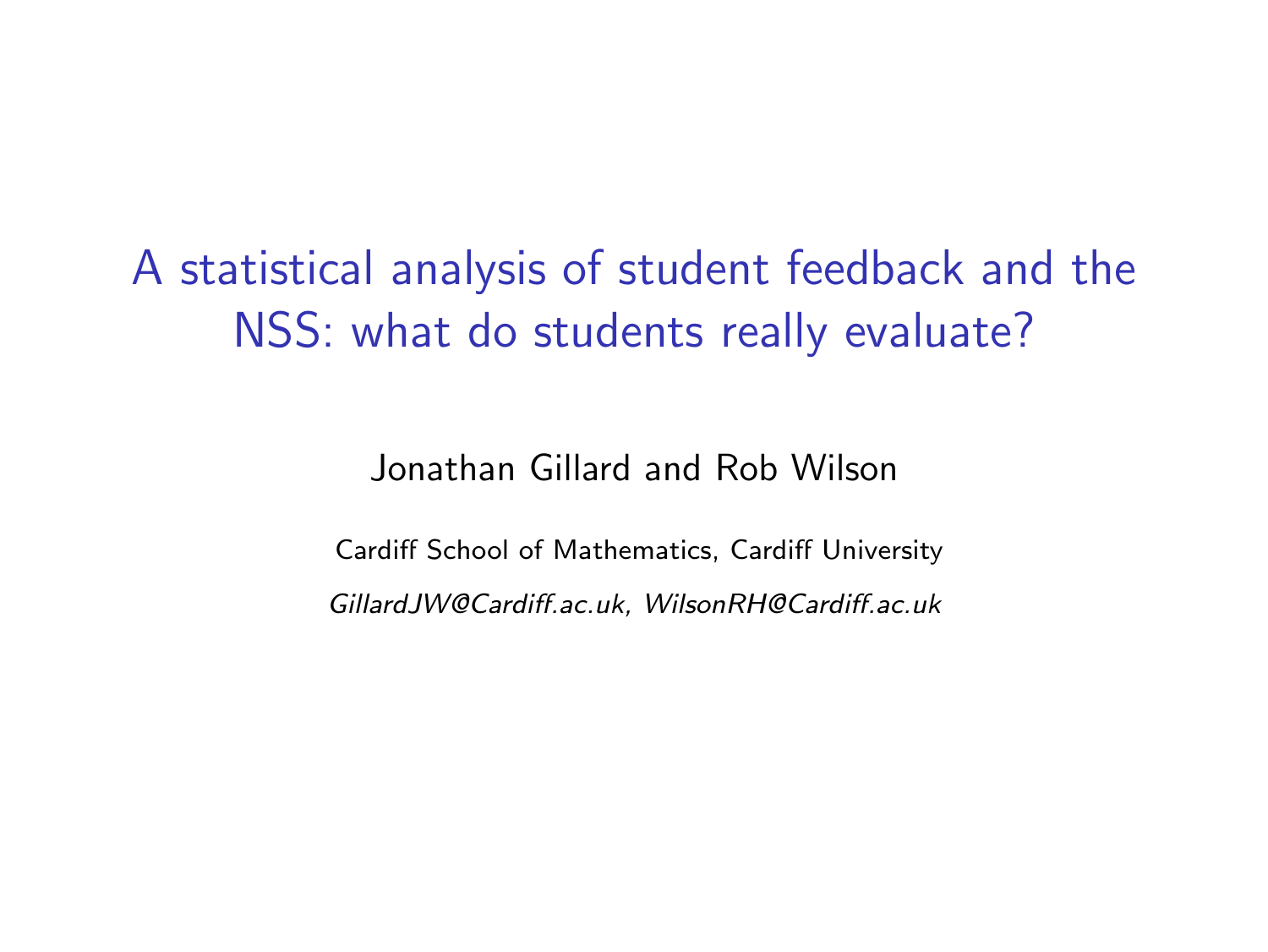### **Motivation**

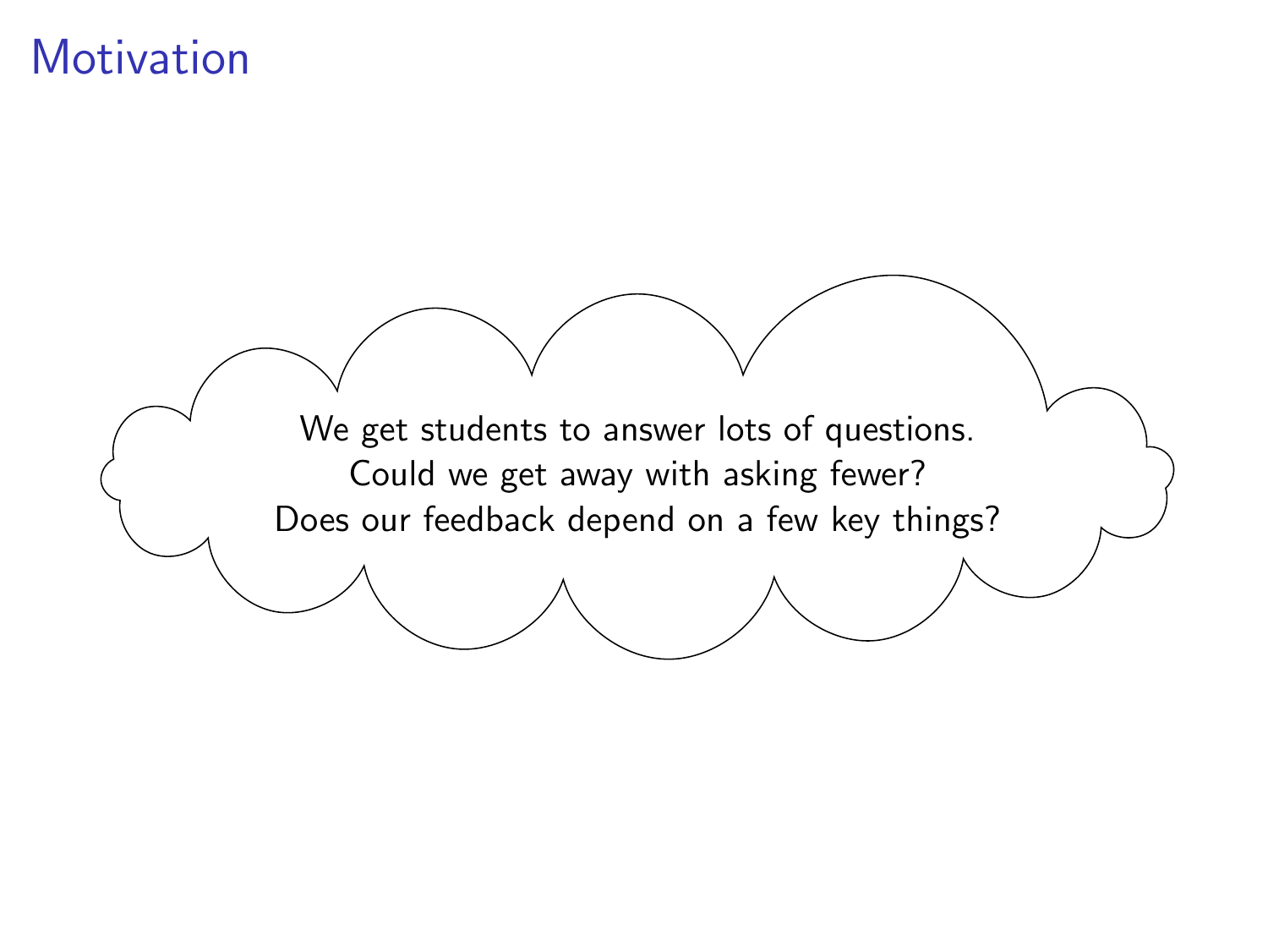## Data investigated

- $\blacktriangleright$  Student feedback from 2013/14
- $\triangleright$  Over 2500 responses from 54 modules
- $\triangleright$  Questionnaires (paper) distributed out in a lecture towards the end of a module
- $\triangleright$  17 statements on (definitely disagree, mostly disagree, neither a/d, mostly agree, definitely agree) scale
- $\triangleright$  Statements aligned to NSS
- $\triangleright$  Consider % of students who at least 'agreed'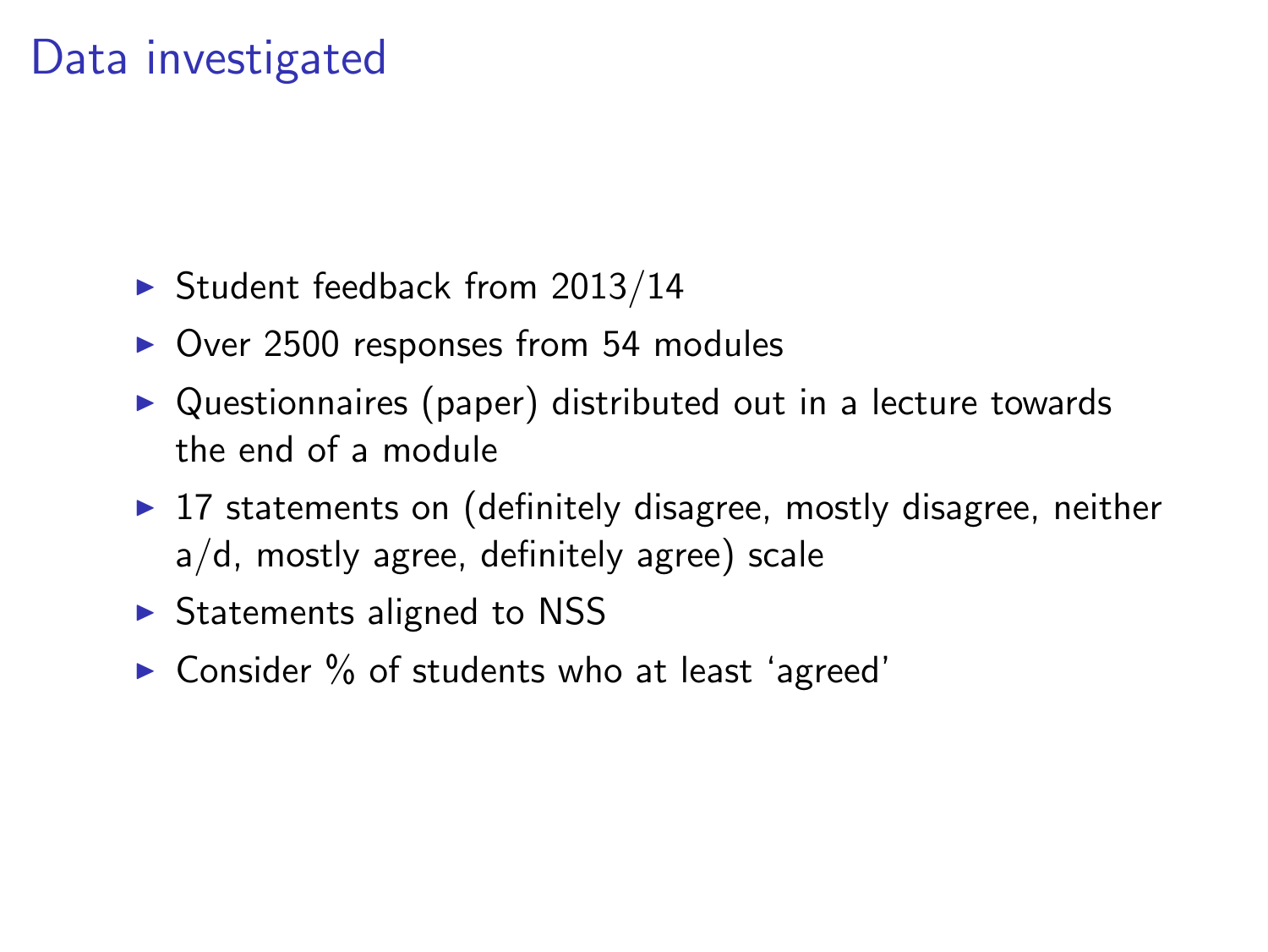### The questionnaire

**Appendix 1 - Cardiff University Module Evaluation**

**Module Code: XXXXXXX** Module Title: XXXXXXX

**For each statement, show the extent of your agreement or disagreement by putting a tick in the one box that best reflects your current view of the module. Your responses to all questions are anonymous.**

|    |                                                                                                                                               | <b>Definitely</b> | Mostly | <b>Neither</b>        | Mostly   | <b>Definitely</b> | Not<br>applicable |
|----|-----------------------------------------------------------------------------------------------------------------------------------------------|-------------------|--------|-----------------------|----------|-------------------|-------------------|
|    |                                                                                                                                               | agree             | agree  | agree nor<br>disagree | disagree | disagree          |                   |
|    | <b>Teaching and academic support</b>                                                                                                          |                   |        |                       |          |                   |                   |
|    | 1. I had a good idea of what to expect from this<br>module.                                                                                   |                   |        |                       |          |                   |                   |
| 2. | The teaching staff were good at explaining things.                                                                                            |                   |        |                       |          |                   |                   |
| 3. | I was able to contact teaching staff when I needed to.                                                                                        |                   |        |                       |          |                   |                   |
| 4. | The module inspired interest and was intellectually<br>stimulating.                                                                           |                   |        |                       |          |                   |                   |
| 5. | The module met my expectations in terms of the<br>knowledge I have gained.                                                                    |                   |        |                       |          |                   |                   |
|    | 6. I feel confident in communicating the knowledge I<br>have gained on the module.                                                            |                   |        |                       |          |                   |                   |
|    | 7. The module has helped my personal development by<br>improving my employability skills (e.g. presentation<br>skills, communication skills). |                   |        |                       |          |                   |                   |
|    | <b>Resources and learning environment</b>                                                                                                     |                   |        |                       |          |                   |                   |
| 8. | The range of the module's resources (on Learning<br>Central and/or in paper form) has effectively<br>supported my learning.                   |                   |        |                       |          |                   |                   |
| 9. | Reading materials (books, journals, etc.) for this<br>module were readily accessible.                                                         |                   |        |                       |          |                   |                   |
|    | 10. The teaching rooms used for this module were<br>suitable for the style of delivery.                                                       |                   |        |                       |          |                   |                   |
|    | <b>Assessment</b>                                                                                                                             |                   |        |                       |          |                   |                   |
|    | 11. I had a clear sense of what is required of me in the<br>assessment/s for this module.                                                     |                   |        |                       |          |                   |                   |
|    | 12. The criteria used to mark my work were made clear<br>in advance.                                                                          |                   |        |                       |          |                   |                   |
|    | 13. Feedback on my marked work was provided within<br>the specified timeframe.                                                                |                   |        |                       |          |                   |                   |
|    | 14. Feedback has helped me to clarify things I did not<br>understand.                                                                         |                   |        |                       |          |                   |                   |
|    | Organisation and management                                                                                                                   |                   |        |                       |          |                   |                   |
|    | 15. The module has been well organised.                                                                                                       |                   |        |                       |          |                   |                   |
|    | 16. Any changes in the module or teaching were<br>communicated effectively.                                                                   |                   |        |                       |          |                   |                   |
|    | <b>Overall satisfaction</b>                                                                                                                   |                   |        |                       |          |                   |                   |
|    | 17. Overall, I am satisfied with the quality of this module.                                                                                  |                   |        |                       |          |                   |                   |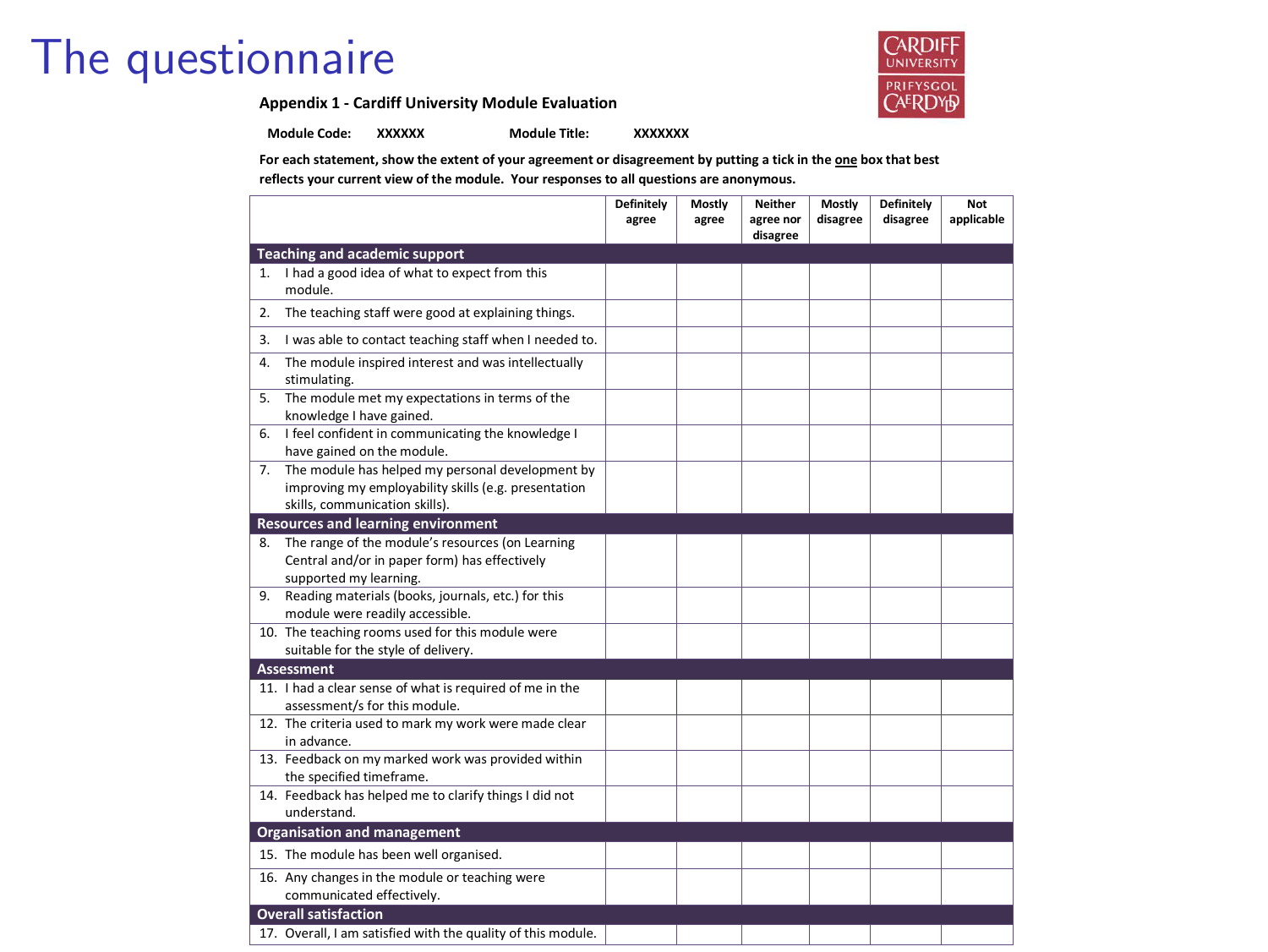# Overall quality

Statements with highest correlation with overall quality (Q17):

| Q <sub>1</sub> | Good idea what to expect | 0.83 |
|----------------|--------------------------|------|
| Q <sub>2</sub> | Good at explaining       | 0.87 |
| Q5             | Met my expectation       | 0.84 |
| Q15            | Module well organised    | 0.91 |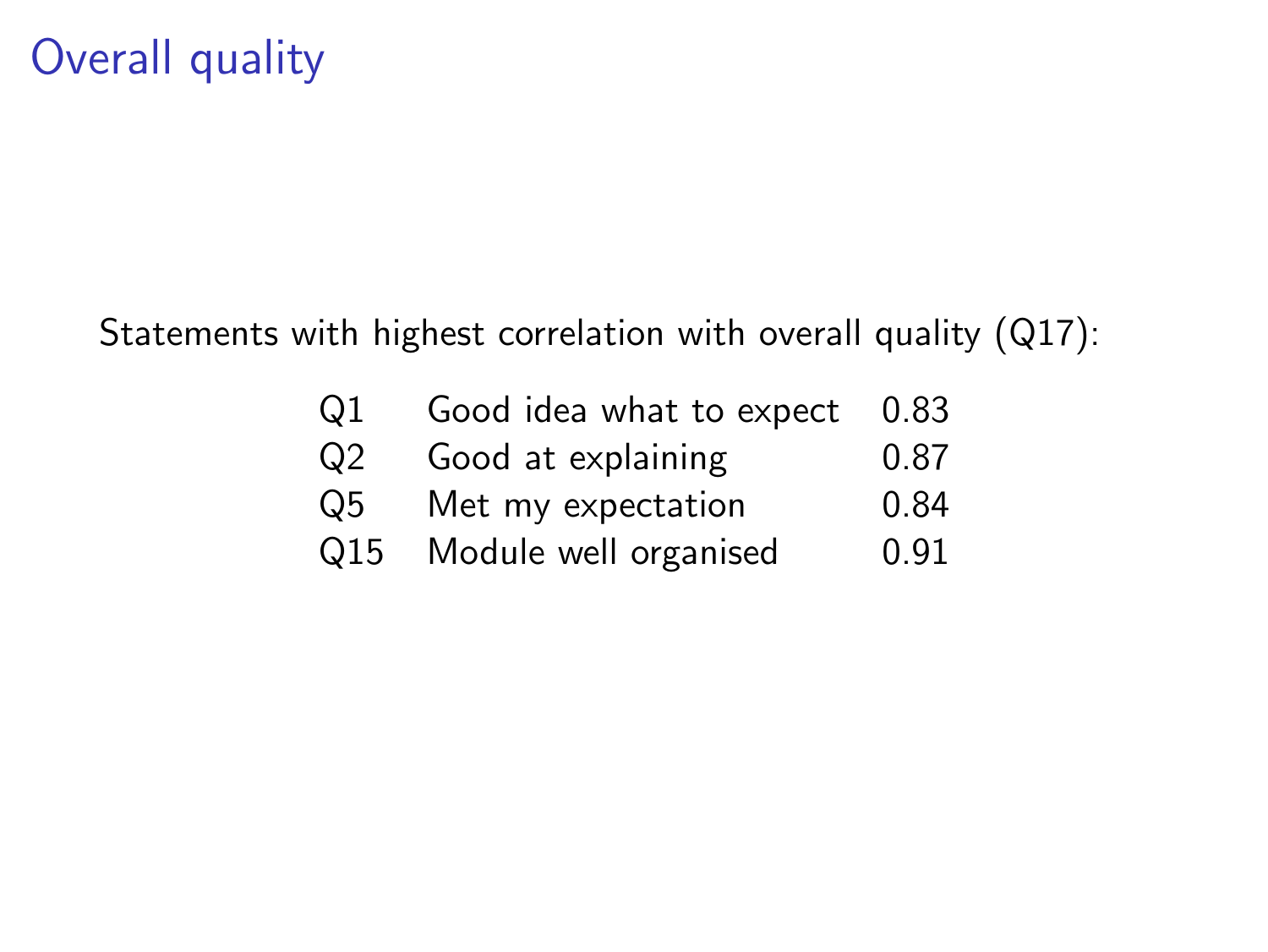### Factor analysis

- $\blacktriangleright$  Factor analysis is a statistical method used to describe variability among observed, correlated variables in terms of a potentially lower number of unobserved variables called factors.
- $\triangleright$  For example, it is possible that variations in 17 observed variables mainly reflect the variations in three unobserved variables (or factors).

#### Our findings

- 1. Responses to the 17 questions can be reduced to 3 factors.
- 2. Factors are in decreasing order of importance.
- 3. Items within factors are in decreasing order of importance.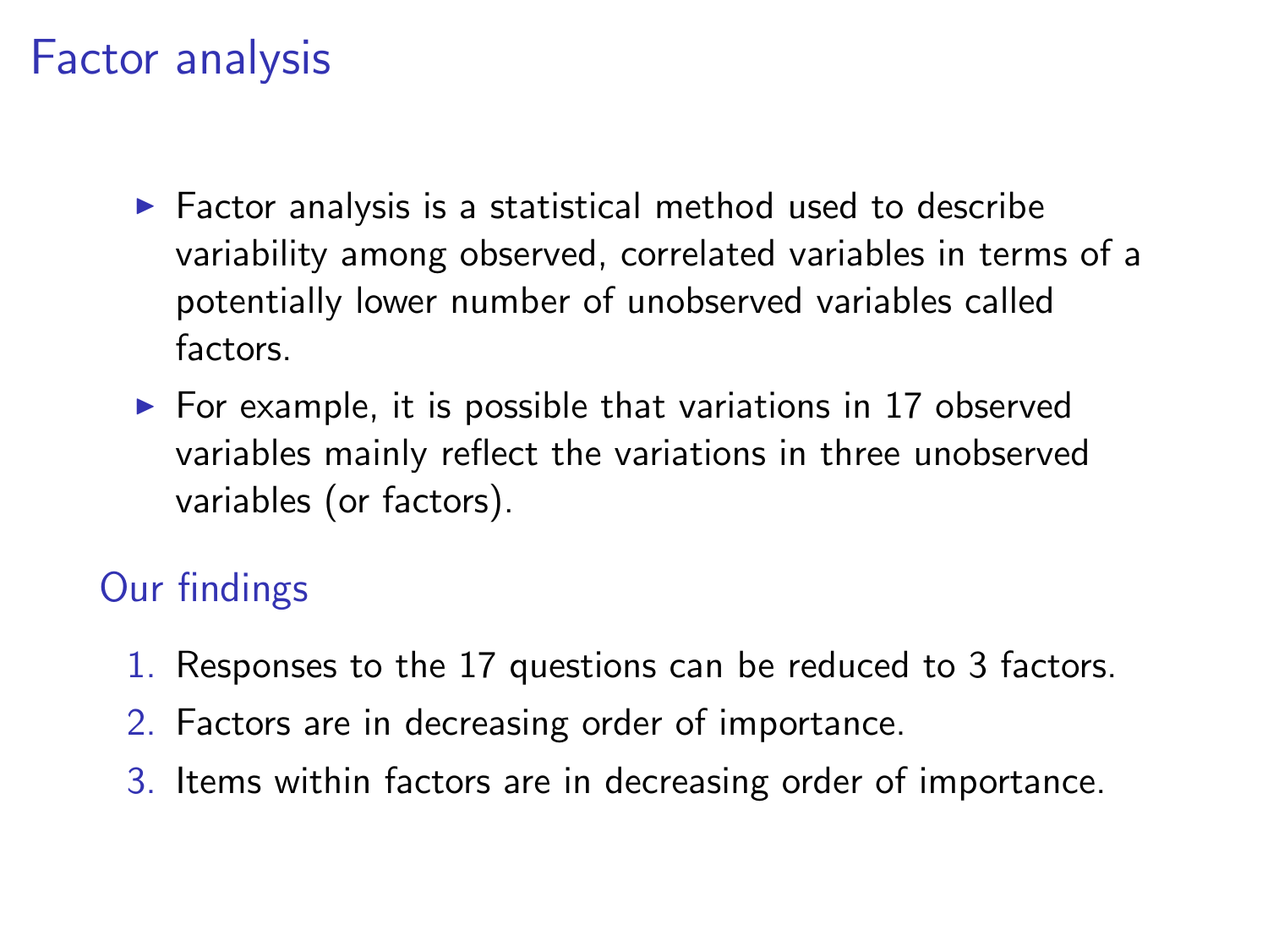# Factor 1

- Q5 met my expectation
- Q17 overall quality
- Q2 lecturer good at explaining
- Q6 improved my confidence in communicating
- Q4 module was inspiring
- Q1 I had a good idea of what to expect
- Q15 module was well organized
- Q11 I had a clear sense of the assessment
- Q16 changes communicated effectively

#### What this means

- 1. All these questions are highly correlated.
- 2. Not much extra value obtained by asking all of these questions.
- 3. Items within factors are in decreasing order of importance.
- 4. This factor is about expectations and quality.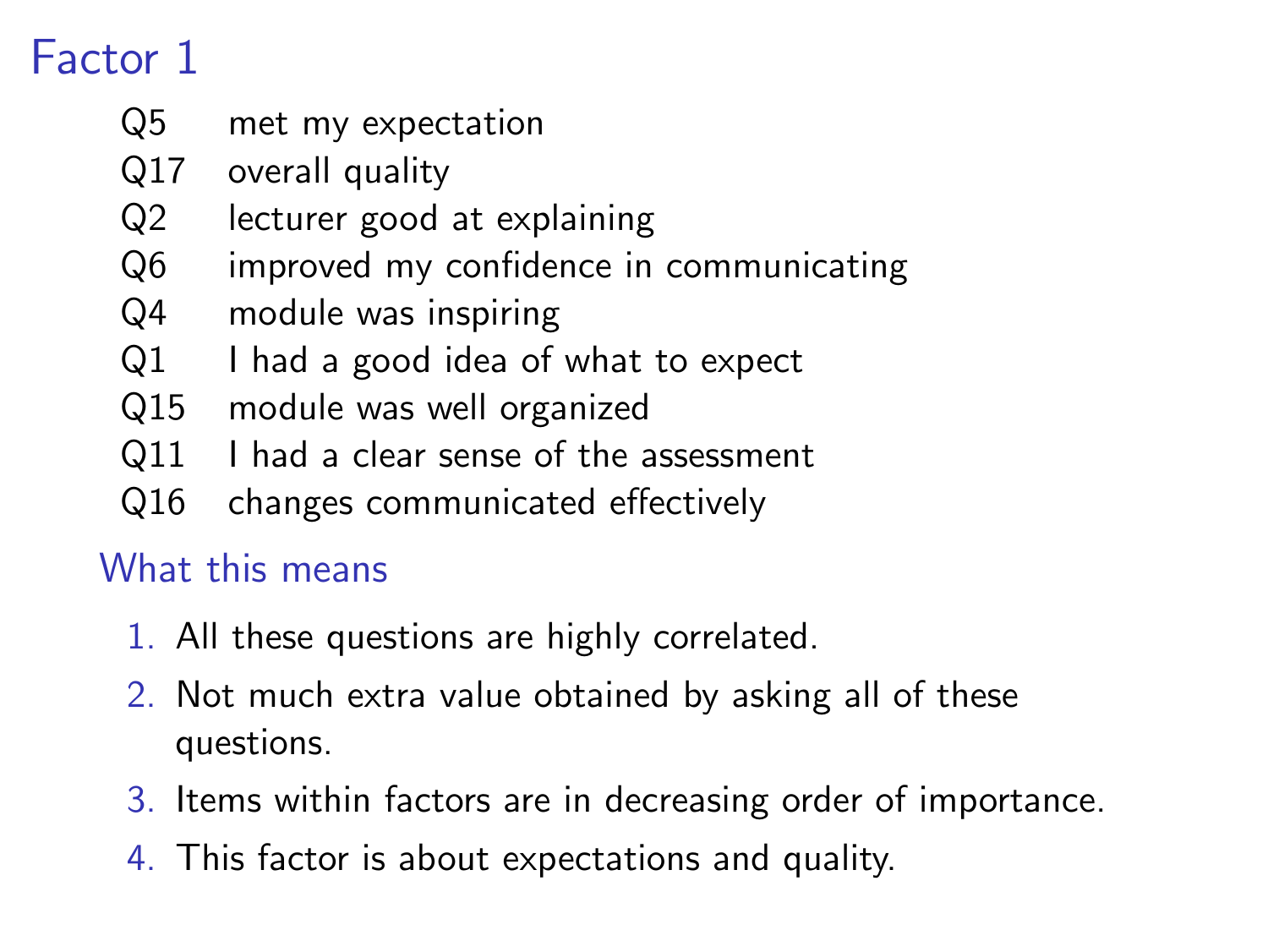# Factor 2

- Q9 reading materials available
- Q8 range of resources available helped
- Q10 teaching rooms were fine
- Q3 contact staff when I needed

#### What this means

- 1. All these questions are highly correlated.
- 2. Not much extra value obtained by asking all of these questions.
- 3. Items within factors are in decreasing order of importance.
- 4. This factor is about resources.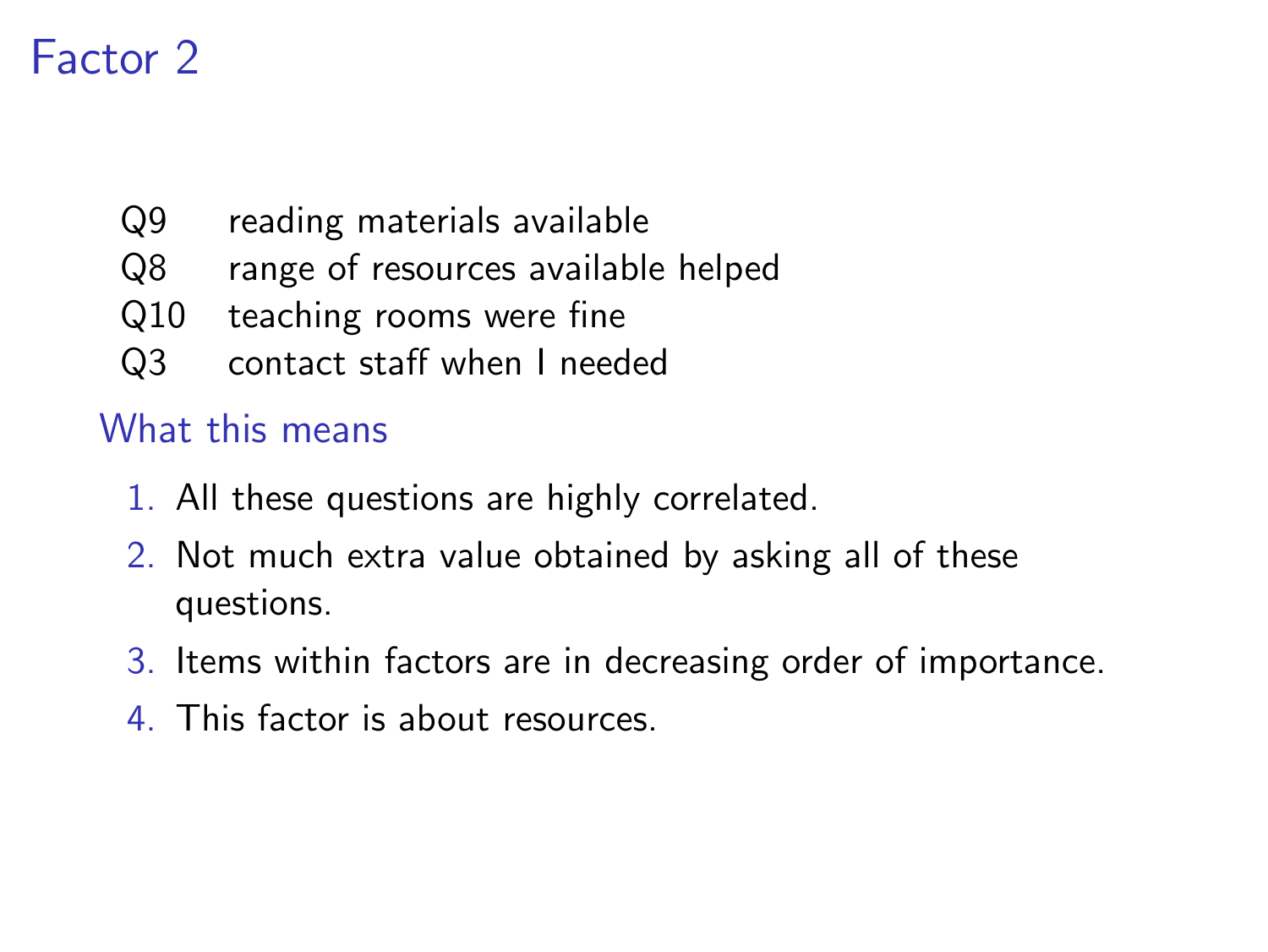# Factor 3

- Q13 feedback given in time
- Q14 feedback helped me
- Q12 feedback criteria made available in advance

#### What this means

- 1. All these questions are highly correlated.
- 2. Not much extra value obtained by asking all of these questions.
- 3. Items within factors are in decreasing order of importance.
- 4. This factor is about feedback.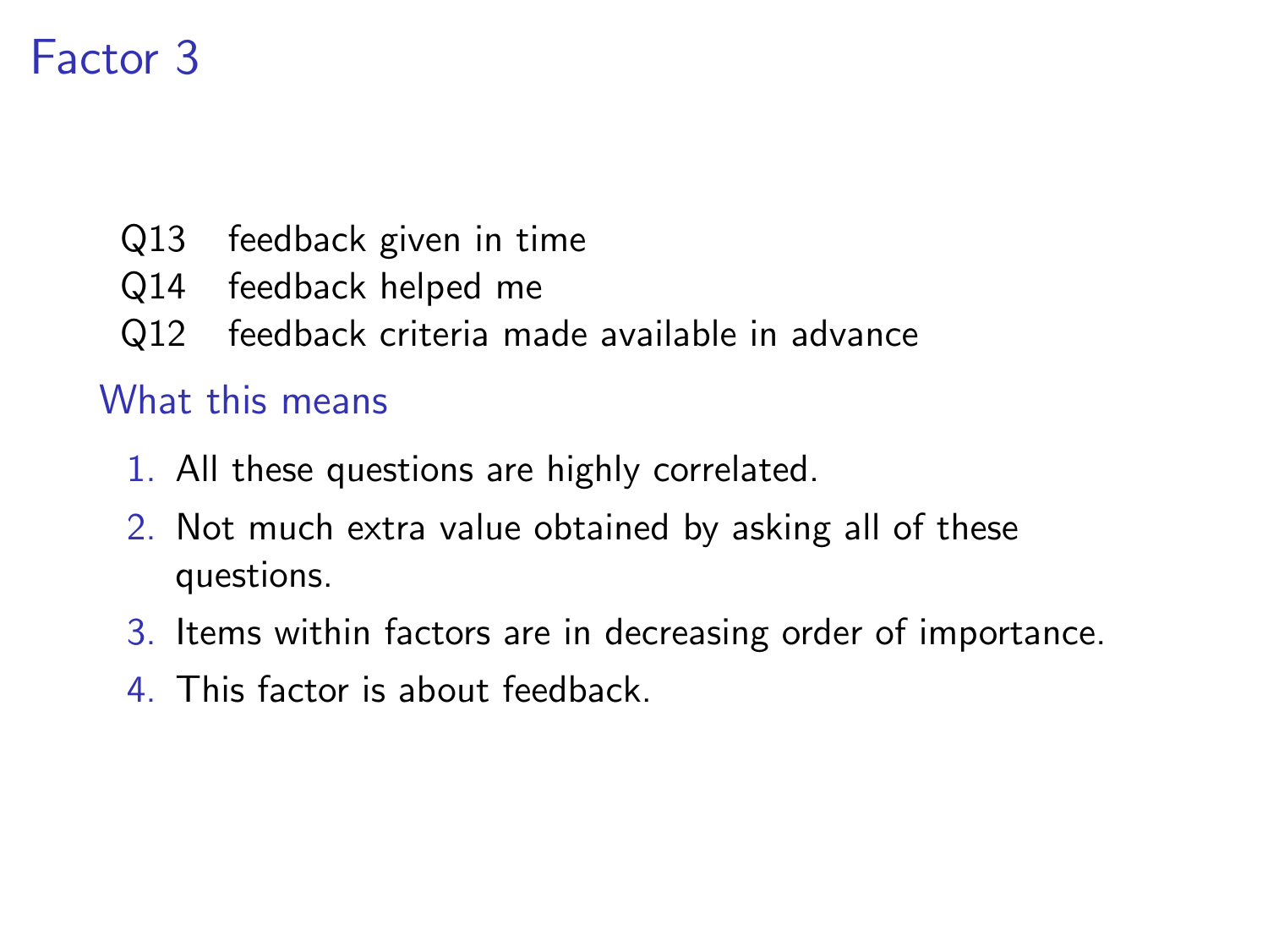### **Implications**

- $\triangleright$  75% of the variation in responses is explained by these three factors.
- It suggests that you would get nearly as much information by instead of asking agreement for 17 statements, ask something like these instead:
	- 1. Overall, I was satisfied with the quality of the module (Q17 as it stands)
	- 2. Overall, I was satisfied with the resources that were available.
	- 3. Overall, I was satisfied with the feedback that was given to me.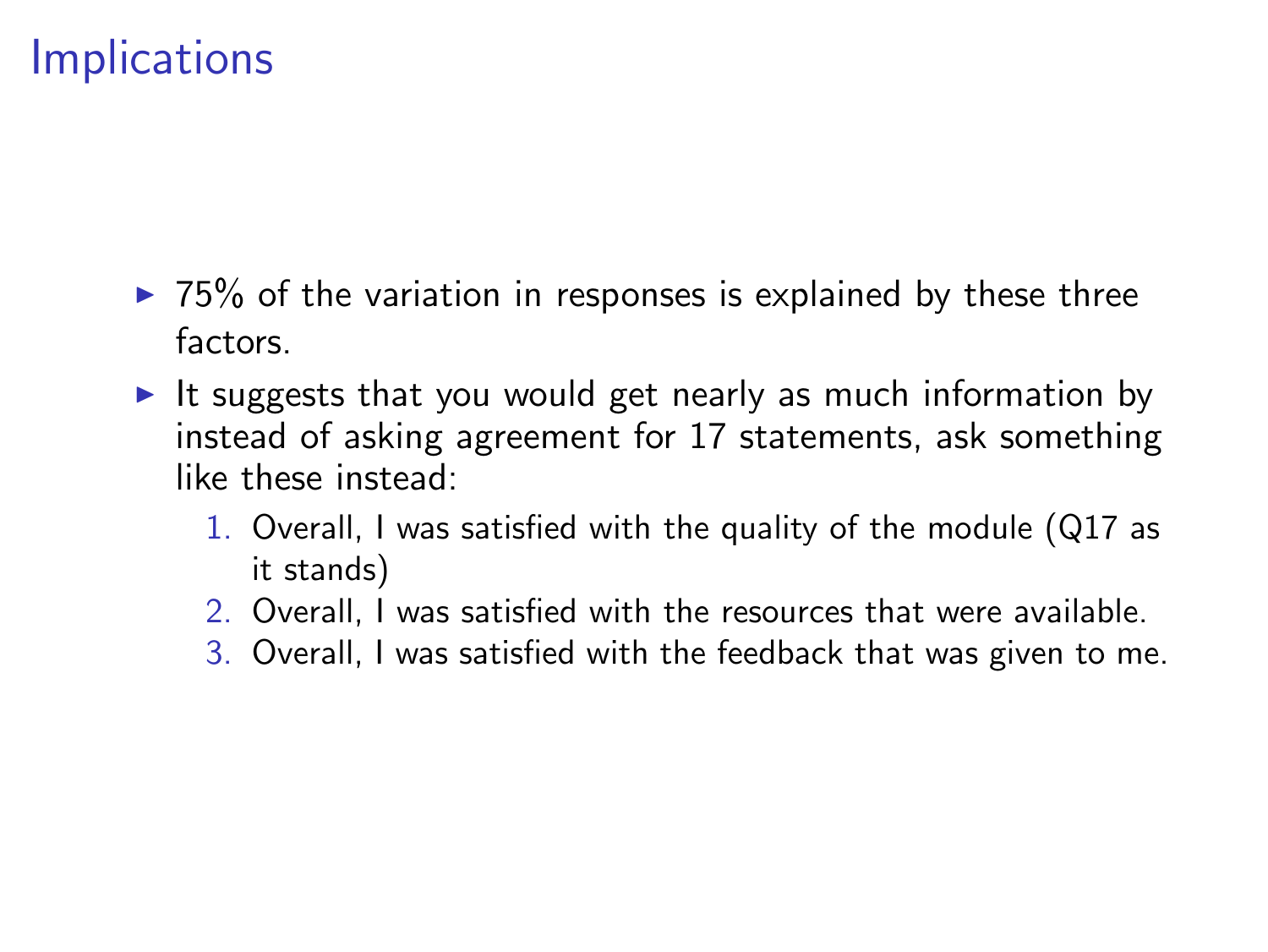### The missing statement...

- $\blacktriangleright$  All the statements belonged to at least one factor.
- One statement stood out as 'not belonging' to any of the previous categories.
- $\triangleright$  Q7: The module has helped my personal development by improving my employability skills.

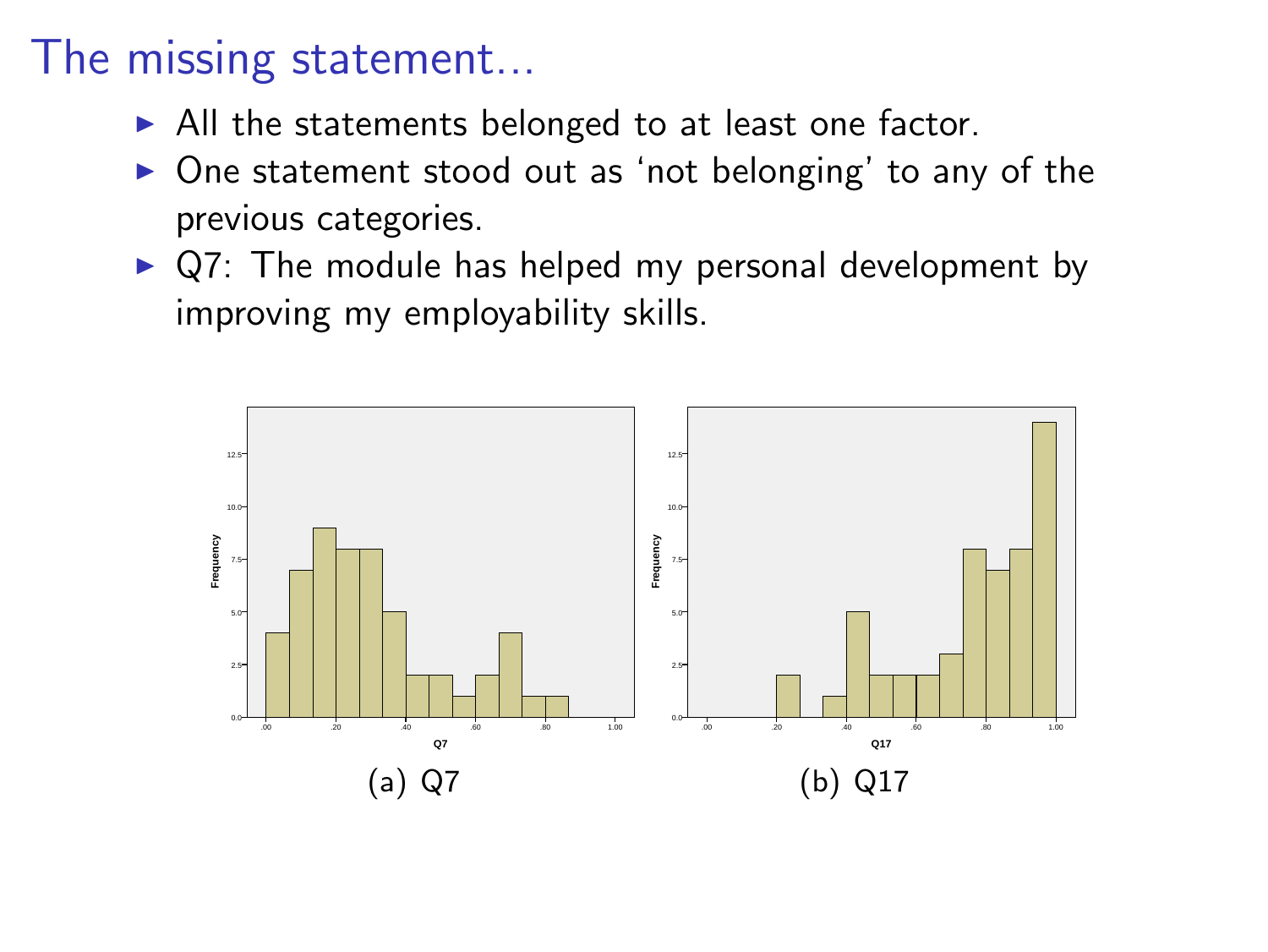# National Student Survey

- 
- Q13. The timetable works efficiently<br>
Q2. Staff have made the subject interesting G14. Changes have been communicated Q2. Staff have made the subject interesting<br>Q3. Staff are enthusiastic
- 
- Q4. The course is intellectually stimulating

- Q5. The criteria used in marking have been clear Galican Commission Commission Commission Commission Commissio<br>Q6. Assessment arrangements and making have been fair Q18. Can access specialised equipment
- Q6. Assessment arrangements and making have been fair
- Q7. Feedback on my work has been prompt
- Q8. I have received detailed comments on my work **PERSONAL DEVELOPMENT**<br>Q9. Feedback on my work has helped me clarify things Q19. Helped me present myself
- Q9. Feedback on my work has helped me clarify things

- Q10. I have received sufficient advice and support
- Q11. I have been able to contact staff when I needed to **OVERALL SATISFACTION**
- 

#### **THE TEACHING ON MY COURSE CONGANISATION AND MANAGEMENT**<br>
Q1. Staff are good at explaining things **COUPS COUPS** O13. The timetable works efficiently

- 
- 
- Q15. Course is well organised

#### **LEARNING RESOURCES**

- **ASSESSMENT AND FEEDBACK** Q16. Library services are good enough<br>Q5. The criteria used in marking have been clear Q17. Can access IT
	-
	-

- 
- Q20. Communication has improved
- **ACADEMIC SUPPORT** Q21. Confident in tackling unfamiliar problems

Q12. Good advice was available Q22. Overall, I am satisfied with the quality of my course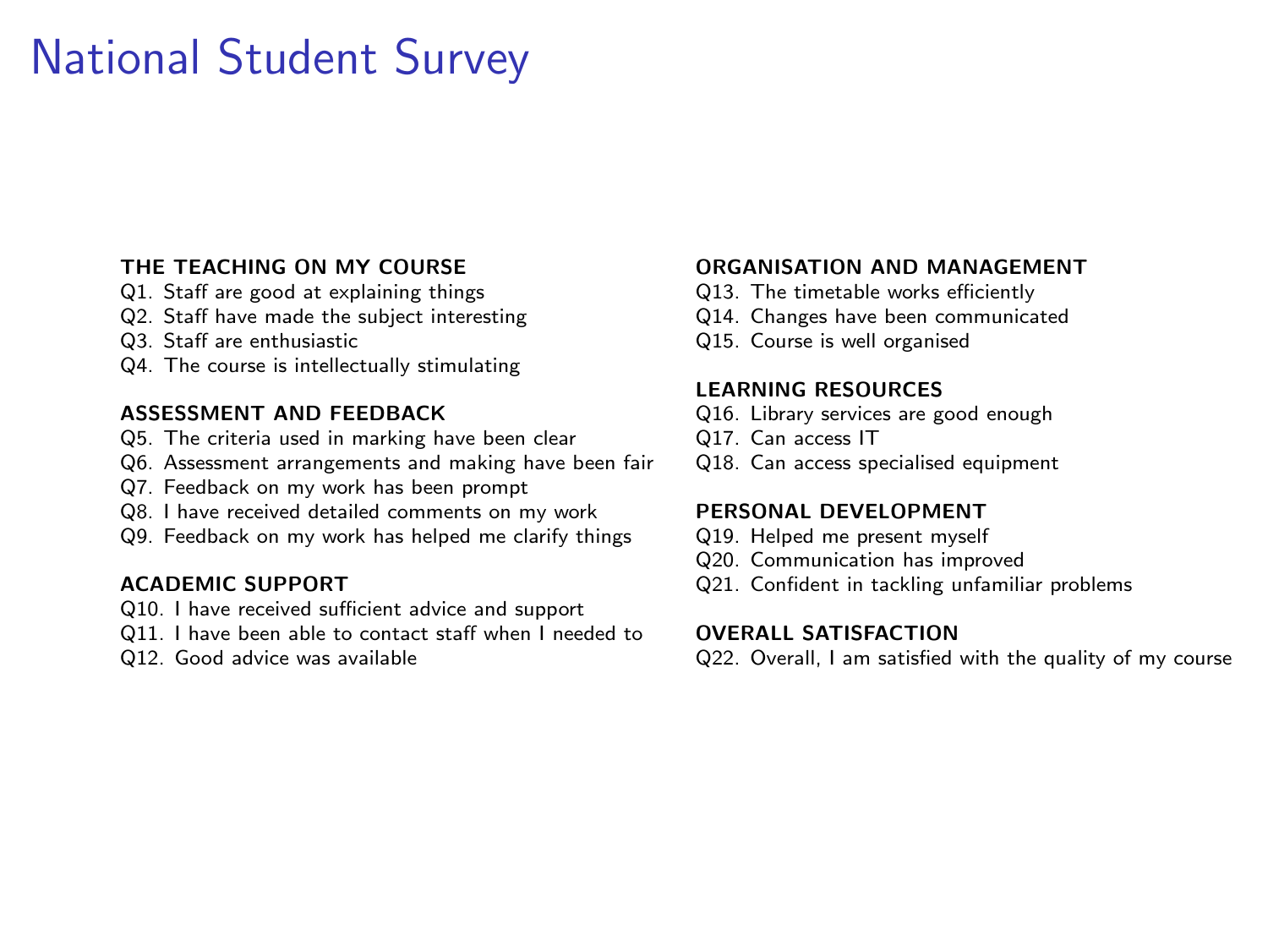### Question

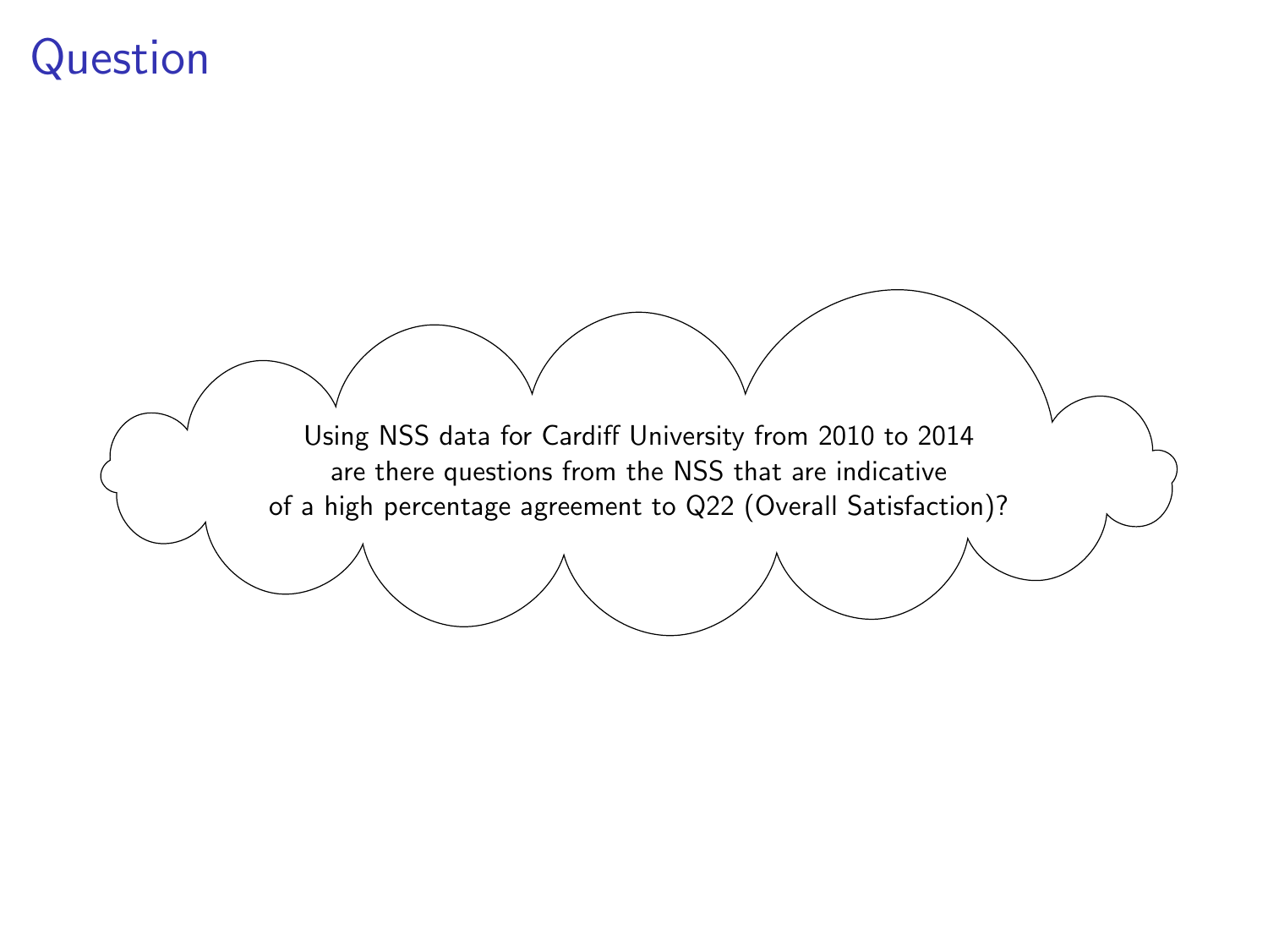# $Q22 = 0.168Q1 + 0.143Q2 + 0.263Q4 + 0.097Q6 + 0.128Q12$ +0*.*247Q15 + 0*.*121Q16 + 0*.*213Q21

- $\blacktriangleright$  All parameters statistically significant at 5% level
- $\blacktriangleright R^2 \approx 70\%$
- $\triangleright$  Most 'indicative' question: Q4 (Intellectually stimulating), but all of above are important.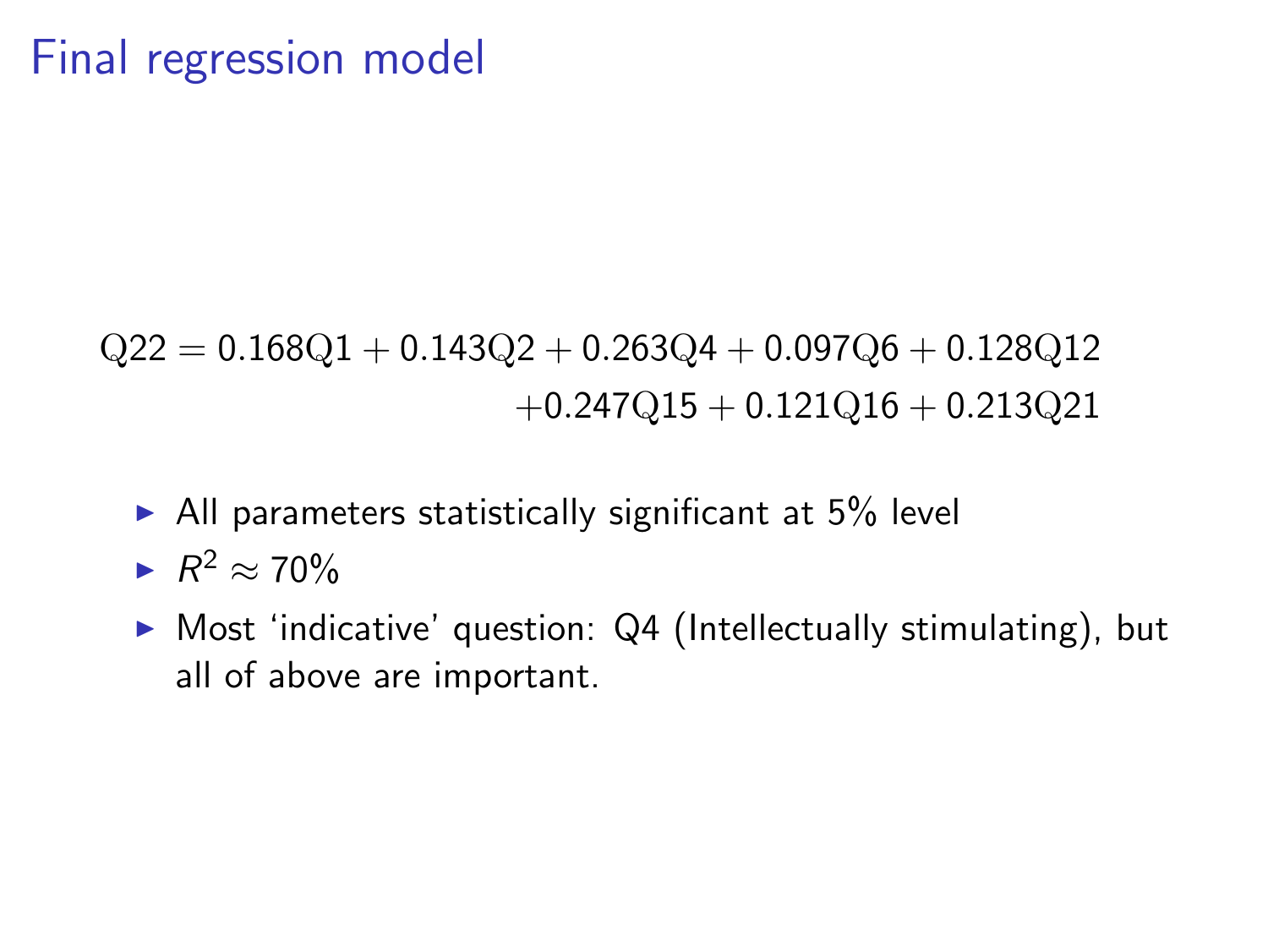## Matrix of factor loadings

|                | 1     | $\overline{2}$ | 3     | 4     | 5     | 6     |
|----------------|-------|----------------|-------|-------|-------|-------|
| Q1             | 0.756 |                |       |       |       |       |
| Q <sub>2</sub> | 0.808 |                |       |       |       |       |
| Q <sub>3</sub> | 0.763 |                |       |       |       |       |
| Q4             | 0.669 |                |       |       |       | 0.440 |
| Q <sub>5</sub> |       | 0.442          |       |       |       |       |
| Q <sub>6</sub> |       |                | 0.433 |       |       | 0.512 |
| Q7             |       | 0.798          |       |       |       |       |
| Q8             |       | 0.889          |       |       |       |       |
| Q <sub>9</sub> |       | 0.762          |       |       |       |       |
| Q10            |       |                |       |       |       | 0.600 |
| Q11            |       |                |       |       |       | 0.719 |
| Q12            |       |                |       | 0.451 |       | 0.618 |
| Q13            |       |                | 0.839 |       |       |       |
| Q14            |       |                | 0.865 |       |       |       |
| Q15            |       |                | 0.781 |       |       |       |
| Q16            |       |                |       |       |       |       |
| Q17            |       |                |       |       | 0.702 |       |
| Q18            |       |                |       |       | 0.850 |       |
| Q19            |       |                |       |       | 0.804 |       |
| Q20            |       |                |       | 0.834 |       |       |
| Q21            |       |                |       | 0.862 |       |       |
| Q22            | 0.811 |                |       |       |       |       |